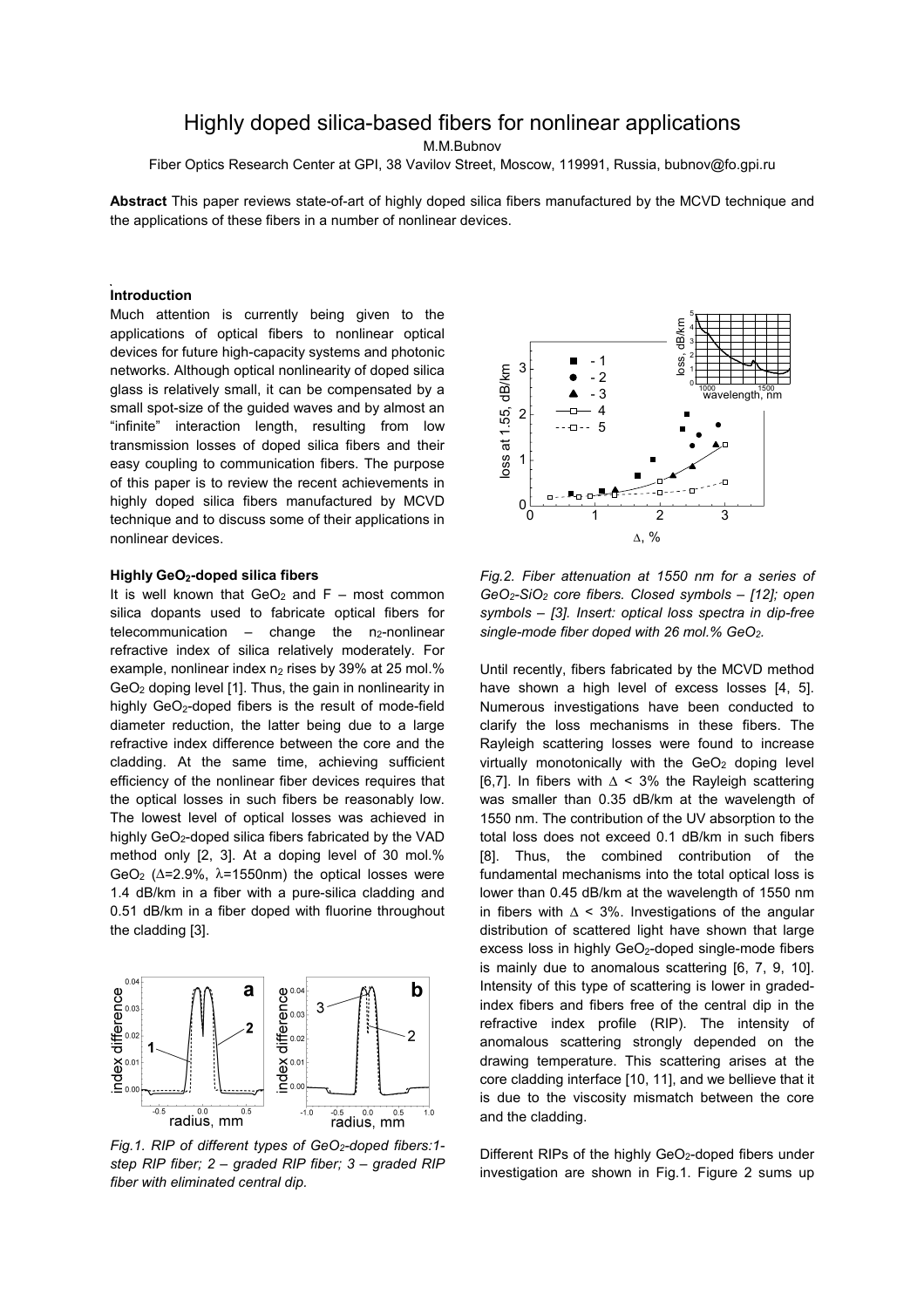the data on optical loss in different types of  $GeO<sub>2</sub>$ doped fibers. All fibers are drawn at a reduced temperature of 1860°C to minimize optical loss. One can see that the difference between the step and the graded RIP was very slight (Fig.1a); nevertheless, optical losses in graded-index fibers (Fig.2, symbols 2) are well below those in step-index fibers (Fig.2, symbols 1). Further loss lowering was achieved owing to the elimination of the central dip (RIPs are shown in Fig.1b). Losses in dip-free graded RIP fibers (Fig. 2, symbols 3) are very close to the lowest loss level of VAD fibers with a pure-silica cladding (symbols 4).

Further reduction of optical losses in highly GeO<sub>2</sub>doped VAD fibers was obtained by high fluorine doping (~1.5 at% F) throughout the cross-section of the cladding and by drawing fibers at a lower temperature. This resulted in a significant decrease of optical losses (Fig.2, symbols 5) [3]. We found that it was not possible to pull sufficiently long MCVD fibers at temperatures much below 1860°C, if silica substrate and jacketing tubes were used. Only by using highly F-doped (∆ = 0.35%) high-purity substrate and jacketing tubes, further reduction of optical losses in MCVD fibers is possible. At present, such tubes are not commercially available.



*Fig.3. Optical loss spectra of single-mode germaniacore fibers: 1 – 97 mol.% GeO2, 2 – 75 mol.% GeO2.* 



*Fig.4. Optical loss spectrum in highly P2O5-doped single-mode fiber (cut off wavelength*  $\lambda_c = 0.95 \mu m$ *).* 

#### **Fibers with germania core**

The next step in the development of highly  $GeO<sub>2</sub>$ doped fiber technology was the manufacture of single-mode fibers with a germania core. Germania glass is a promising material for fiber optics, because of potentially low optical losses in the spectral range around 2 um [13] and high nonlinearity [14].

The performs with a heavily  $GeO<sub>2</sub>$  doped core were manufactured by a technology based on the MCVD method with a GeO<sub>2</sub> content of 97 mol.% ( $\Delta n = 0.142$ ) in perform A and of 75 mol.% in perform B  $(\Delta n =$ 0.110). After jacketing these perform with silica tubes, they were drawn into fibers [15]. Figure 3 shows optical loss spectra in these single-mode fibers.

# **Highly P2O5-doped fibers**

In comparison with other silicate glasses used in fiber optics, the phosphosilicate glass is notable for its large Raman stokes shift of 1320 nm. For this reason, single-mode fibers with a  $P_2O_5$ -doped core can significantly simplify the Raman lasers design. To create a highly efficient Raman laser, heavily phosphorus-doped single-mode fibers with low optical losses are required. As compared to germania, phosphorus pentoxide is much more volatile and exhibits significant diffusion at elevated temperatures typical of the MCVD process, which prevents achieving a high phosphoria doping level in preforms. For this reason, the processes of deposition, sintering and preform collapsing were studied thoroughly [16]. A reduction of optical losses in  $P_2O_5$ -doped singlemode fibers to the value below 1 dB/km in the wavelength range  $1.1$ -1.5  $\mu$ m was achieved by means of decreasing the drawing temperature and by additional doping of the phosphosilicate fiber core with fluorine. A typical spectral attenuation in a singlemode P<sub>2</sub>O<sub>5</sub>-doped fiber ( $\Delta n = 0.010$ ) is shown in Figure 4.

It is known that nonlinear properties of fibers correlate with the dopant concentration. Therefore, the development of highly doped fibers was motivated by the necessity to obtain high nonlinearity, including a high fiber Raman gain coefficient (FRGC). At the same time, the investigations of  $P_2O_5$ -doped fibers showed that optical losses increase dramatically for P2O5 concentrations above 13 mol.%. As follows from the theoretical analysis of the efficiency of Raman fiber laser (RFL) performed in [17], applicability of a fiber to RFL can be characterized by  $P_F$ -parameter. This parameter is determined by the loss values at the pumping wavelength and the corresponding Stokes wavelengths and by the FRGC values at these wavelengths. To increase the RFL efficiency, the  $P_F$ -parameter should be lowered. The dependence of the  $P_F$ -parameter calculated for a onecascade RFL [17] on the refractive index difference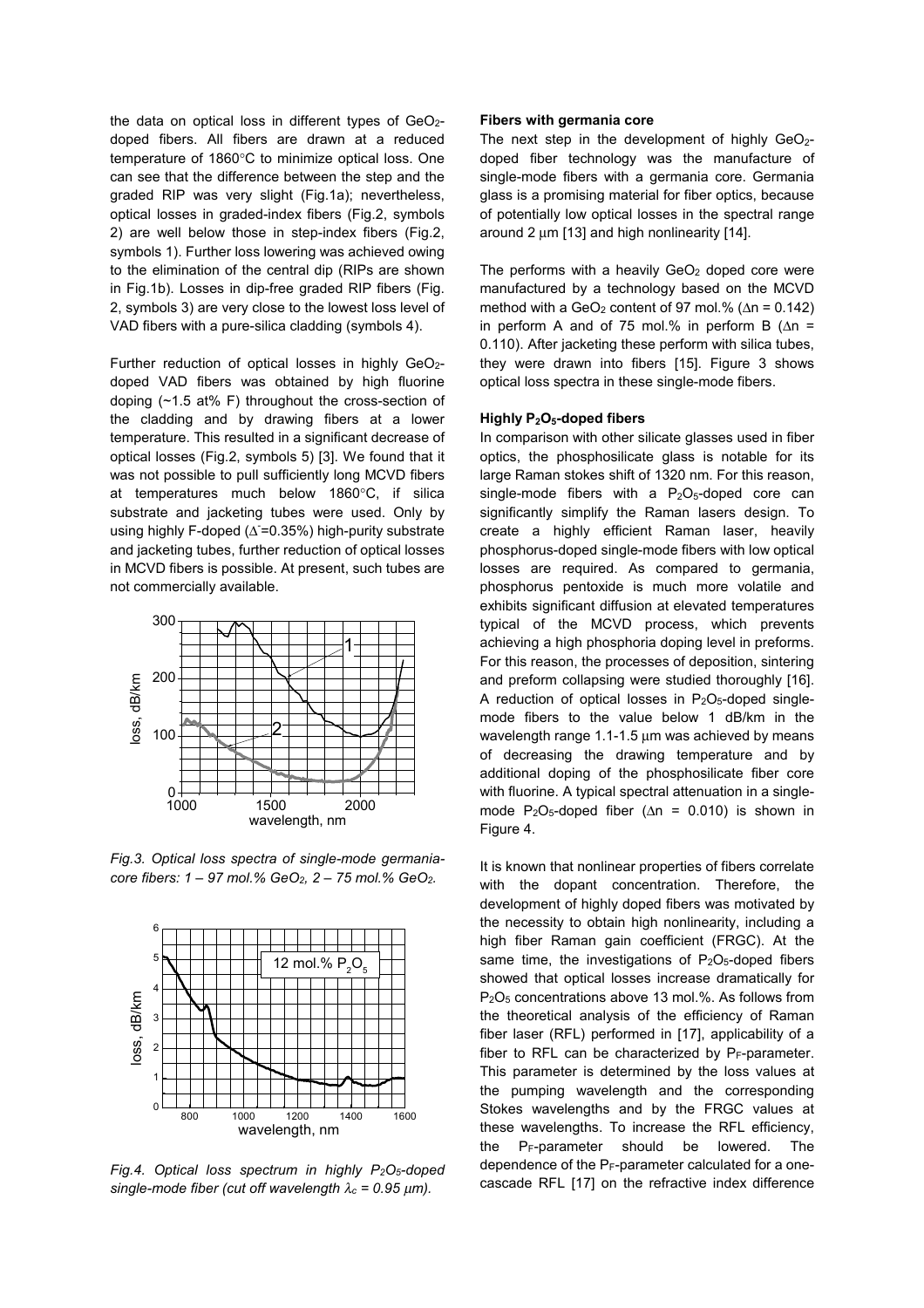between the core and the cladding is given in Figure 5. Note that  $\Delta n$  is proportional to the P<sub>2</sub>O<sub>5</sub> concentration. As is seen in Figure 5, the PFparameter increases and the RFL efficiency decreases starting from Δn=0.011 (~ 12.5 mol.%  $P<sub>2</sub>O<sub>5</sub>$ ) in fibers with a central dip. However, dip-free fibers demonstrate an increase of the RFL efficiency at Δn>0.011, which can be explained by a faster rise of the FRGC as compared to the rise of optical losses.



*Fig.5. PF dependence on P2O5 content in single-mode fibers with and without central dip.* 



*Fig.6. FOM and Raman gain dependence on GeO2 concentration.* 



*Fig.7. Variation of small signal net gain at 1500nm with input pump power: fiber A – HGDF; fiber B – NZ DSF; fiber C – LEAF.* 

The quantum efficiency of Raman lasers strongly depends on the lumped losses, which can be noticeably decreased by writing gratings directly in the  $P_2O_5$ -doped fiber. Our investigations showed that using 193nm emission of an eximer laser allows writing strong Bragg gratings in  $H_2$ -loaded phosphosilicate fibers [18].

#### **Non-linear applications of heavily doped fibers**

The highly  $GeO<sub>2</sub>$  and  $P<sub>2</sub>O<sub>5</sub>$  doped fibers described above were developed for use in Raman fiber lasers (RFL) and amplifiers (RFA). At present, the most promising pumping source for RFL is a diode pumped Yb-doped fiber laser operating around 1000 nm. This region should be converted to the region of 1400- 1480 nm which is demanded for pumping Er-doped and Raman optical amplifiers operating in the 1550nm spectral region. A  $P_2O_5$ -doped fiber exhibits a relatively high FRGC with a large Stokes shift of 1330  $cm^{-1}$ , which allows one to decrease the number of cascades and to simplify the RFL design.

A two-cascaded  $(1.06-1.24-1.48 \mu m)$  RFL was developed on the basis of a  $P_2O_5$ -doped fiber [19]. Bragg gratings forming the laser cavity were written directly in the  $P_2O_5$ -doped fiber, which reduced the lumped losses and allowed the fiber length to be shortened to 100 meters. The power efficiency of this RFL achieved 45% (quantum efficiency of 62%), the power and quantum slope efficiency being 60% and 83%, respectively.

 $P_2O_5$  doped fibers have one more unique feature. Their Raman gain spectrum consists of two strong bands at 440 cm $^{-1}$  and 1330 cm $^{-1}$  corresponding to Si-O and P=O bands. Combining these bands and using a tunable Yb-doped fiber laser as a pump source, it is possible to develop an efficient RFL operating at practically any wavelength in the spectral region of 1.1-1.6 µm. In particular, a RFL for 1407 nm was demonstrated, which is a promising pumping source for the 1.5 µm RFA.

To attain the necessary wavelength of 1407 nm, one P=O and two Si-O related Stokes shifts were used. A Nd fiber laser emitting at  $\lambda_p$  = 1062 nm with an output power of 3.8 W was used as the pump source. The laser slope efficiency of 35% was achieved at the output power of 1W [20]. At present, the twin gain peak of P2O5-doped silica fibers has found widespread use for various applications [21, 22].

Highly GeO<sub>2</sub>-doped fibers are an attractive medium for the discrete RFA. These fibers allow minimization of the pump power and the fiber length. On the other hand, the communication fibers are very suitable for distributed Raman amplifiers. For this reason, three different fibers were compared as a medium of a Raman amplifier pumped by a 1407 nm RFL. A highly